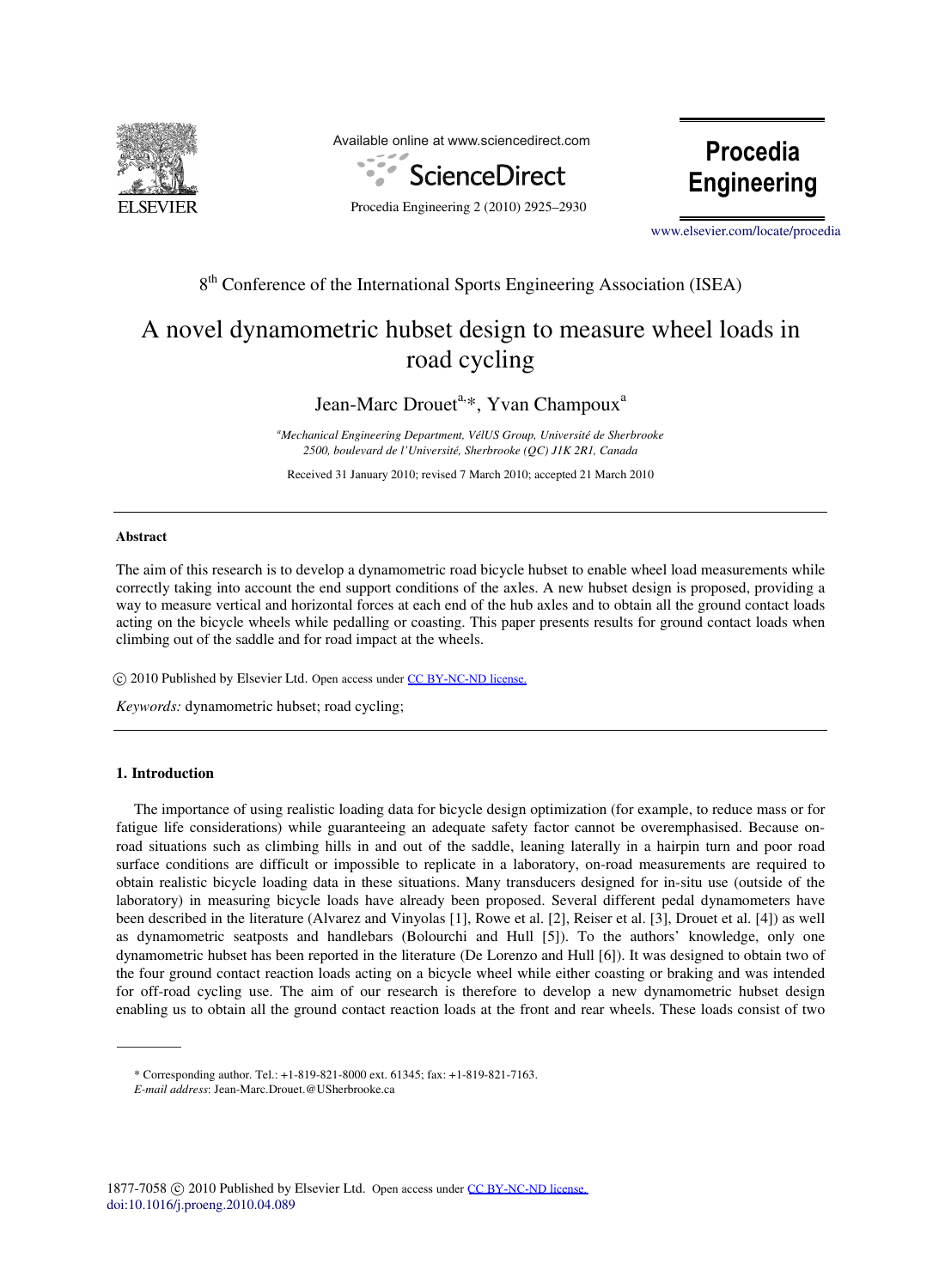forces in the plane of the bicycle (the tangential force  $F_{Wx}$  and the radial force  $F_{Wz}$ ), one lateral force  $F_{Wy}$  and one moment  $M_{\rm W}$ <sub>z</sub> (see Fig. 3a).

In designing the proposed dynamometric hubset, specific requirements are addressed. One of them is that the dynamometric hubset must be able to withstand high-magnitude ground contact reaction loads as well as high-force pedalling. Even with a high load capacity, the hubset must accurately measure loads throughout the loading range. Using the hub axle as the instrumented component of a hub dynamometer (De Lorenzo and Hull [6]) provides two main advantages: (1) the axle senses all four ground contact reaction loads; (2) with its cylindrical shape and by being a non-rotating part, the axle allows for standard strain gauge instrumentation and cabling. However, caution must be taken to adequately relate the measured deformation of the hub axle to the loads at the fork and frame dropouts and to the ground contact reaction loads. The deformation of the hub axle depends on its end support conditions, which are imposed by local fork and frame stiffness. Therefore, another design requirement is to correctly take into account the end support conditions of the hub axle. Considering that the dynamometric hubset is intended for road cycling use, its mass should also be as small as possible.

#### **2. Methods**

One of main design characteristics of the dynamometric hubs (Fig. 1) is that they are supported at each axle end by a spherical bearing. The spherical bearings enable cancellation of dropout moment components and together with the high level of lateral compliance of the fork and frame at the dropouts, they help enforce pinned-pinned boundary conditions as the end support conditions of the axles. The hub assembly (Fig. 2) consists of four principal mechanical components: the instrumented axle, the hub body (including the freewheel mechanism for the rear hub), the wheel bearings and the spherical bearings. The wheel bearings are press fitted on the instrumented axle. This assembly is then slide fitted into the hub body and held in place by a lock ring. The spherical bearings consist of rod ends (model MMF-M12, Aurora Bearing Company, USA) for the front hub and radial spherical plain bearings (model GE10E, SKF Sverige AB, Sweden) for the rear hub. They are fitted on a custom-made fork and frame (Fig. 1). The rear hub freewheel ratchet mechanism (240s road hub, DT Swiss AG, Switzerland) is the only standard part used in the construction of the dynamometric hubset.

To allow for strain gauge installation on the axles, the wheel bearings have been located near the centre of the axles and thus have to withstand higher loads than those on a standard hub. Therefore, we used single row tapered roller bearings (front hub: model 30203, rear hub: model 30303, The Timken Company, USA) in a face-to-face arrangement instead of a ball bearing setup that is normally used in a standard hub. High strength materials were used in the construction of the dynamometric hubset. Heat-treated 17-4 PH stainless steel (yield strength  $(S_y) = 1250 \text{ MPa}$ ) was used for the instrumented axles and 7075-T651 aluminium  $(S_y = 500 \text{ MPa})$  was used for the hub bodies and lock rings. The front and rear hub maximum load is 3000 N applied at each end of the axle in *x-z* plane (Fig. 3b). The mass of the front and rear dynamometric hubs is 334 g and 662 g respectively.



(a) Front hub (b) Rear hub

Fig. 1. Photographs of the dynamometric hubs installed on the custom-made fork and frame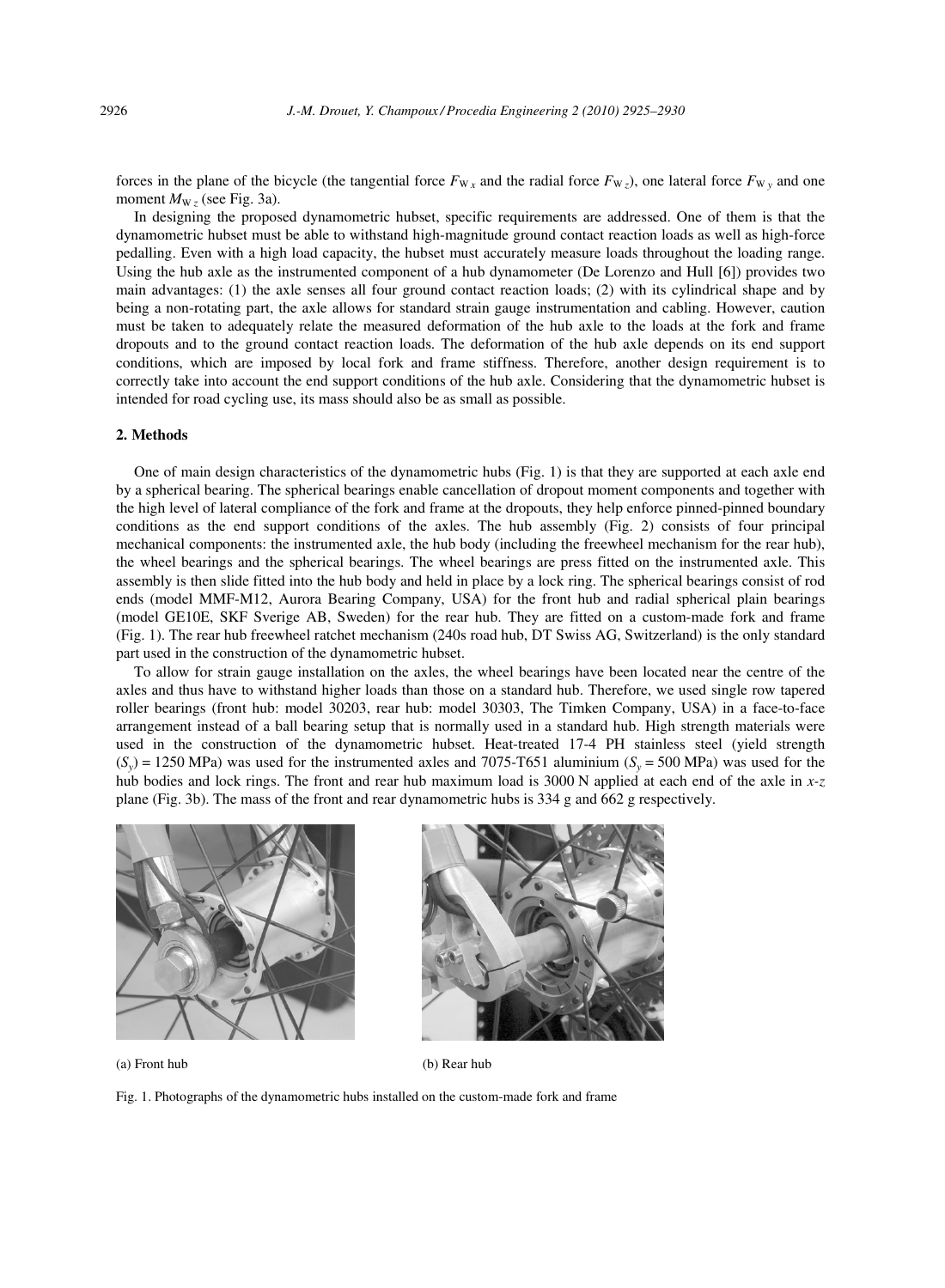

Fig. 2. Sectional view of the front hub with component identification: 1-axle, 2-body, 3-spherical bearings (rod ends), 4-wheel bearings, 5-axle bolts, 6-lock ring, 7-strain gauge instrumented area of the axle

Each hub measures the mutually orthogonal force components:  $F_{Lx}$ ,  $F_{Lz}$  at the left hand side dropout and  $F_{Rx}$ ,  $F_{Rz}$  at the right hand side dropout (Fig. 3b). These forces are measured using a total of sixteen strain gauges per axle (Fig. 2). The strain gauges are arranged in four full Wheatstone bridges. On each side of the hubs, there is one full bridge in the *x*-*y* plane ( $F_{L}$  *x*,  $F_{R}$  *x*) and one in the *y*-*z* plane ( $F_{L}$  *x*,  $F_{R}$  *x*). Theoretically, the position of the strain gauges and their interconnection give bridge signals that are independent of the location of the measured forces as well as insensitive to dropouts moment components (even though they are negligible due to the use of spherical bearings) and to the dropout force acting in the *y* direction. The ground contact reaction loads (Fig. 3a) are calculated using the dropout forces and are given by Equations (1) to (4). The inertia terms (mass multiplied by acceleration) in the equations of motion of the wheels were found to be negligible (<5% of the external loads in the worse case) and therefore have not been included in Equations (1) to (4).  $F_{C_x}$  and  $F_{C_z}$  are the components of the force exerted on the rear hub by the chain (for the front hub these components must be set to zero). Dimensions *r*, *d* and *e* are respectively the wheel radius, the centre-to-centre distance between the dropouts and the centre-to-centre distance between the chain and the right dropout (rear hub only). To measure chain tension, instrumented force pedals were used (Drouet et al. [4]). In Fig. 3b, only the loads relevant to setting up Equations (1) to (4) are shown.



Fig. 3. (a) Ground contact reaction loads acting at the wheel and (b) Hub free-body diagram (Note 1: top view shown;  $F_{Cx}$  and  $F_{C_z}$  must be set to zero for the front hub; Note 2: The local coordinate system *x*-*y*-*z* is attached to the axle)

$$
F_{\text{W}x} = -F_{\text{L}x} - F_{\text{R}x} - F_{\text{C}x}
$$
\n(1)

$$
F_{\rm{Wy}} = \frac{d}{2r} \Big( F_{\rm{Rz}} - F_{\rm{Lz}} \Big) + \frac{F_{\rm{Cz}}}{r} \Big( \frac{d}{2} - e \Big)
$$
  
\n
$$
F_{\rm{Wz}} = -F_{\rm{Lz}} - F_{\rm{Rz}} - F_{\rm{Cz}}
$$
 (2)

$$
V_{Wz} = -F_{Lz} - F_{Rz} - F_{Cz}
$$
\n(3)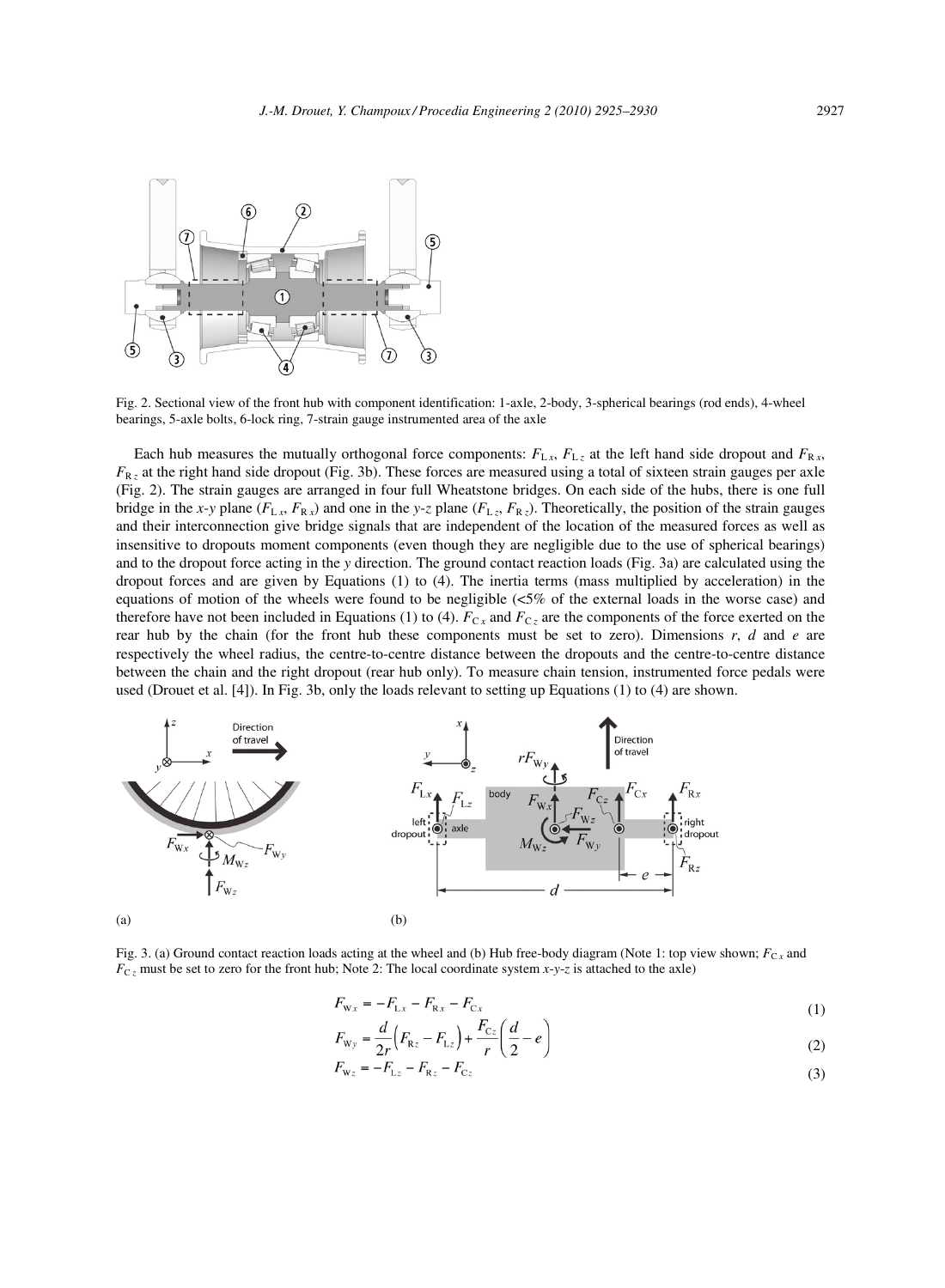$$
M_{\text{w}_z} = \frac{d}{2} \Big( F_{\text{L}x} - F_{\text{Rx}} \Big) - F_{\text{Cx}} \Big( \frac{d}{2} - e \Big) \tag{4}
$$

Measurement data from the dynamometric hubs are collected using a data acquisition system (model pro7, ISAAC Instruments Inc., Canada) attached to a modified backpack carried by the cyclist (Fig. 4). The hubs are wired to the data acquisition system. The hubs' electrical cables are attached to the bicycle frame and converge to an exit point located near the seatpost clamp. The mass of the data acquisition system (including the backpack) is 2.8 kg.



Fig. 4. Cyclist and bicycle equipped with the dynamometric hubset and data acquisition system attached to a modified backpack

Calibration was performed by applying force loads at each end the hub axles to measure the direct sensitivity of the in-plane loads  $(F_{Lx}, F_{Lz}, F_{Rx}$  and  $F_{Rz}$ ) and the calibratable cross-sensitivities (Rowe et al. [2]). The force loads were applied by increments of 89 N to a maximum of 445 N. The calibratable sensitivity matrix (V/N, normalized for gain and input voltage) for the front and rear hub is given by Equations (5) and (6) respectively. Considering the high-magnitude axial stiffness of the axles, the non-calibratable cross-sensitivity associated with the dropout force in the *y* direction was not found to be an issue. For the measured forces, linearity is very good  $(R^2 > 0.997)$  and hysteresis is small.

$$
\begin{bmatrix}\nV_{Lx} \\
V_{Lz} \\
V_{Rz} \\
V_{Rz}\n\end{bmatrix} =\n\begin{bmatrix}\n3.945E - 04 & -9.669E - 06 & 2.766E - 08 & 2.168E - 08 \\
1.592E - 05 & 3.934E - 04 & 2.128E - 08 & 4.656E - 08 \\
2.377E - 08 & 6.961E - 08 & 3.867E - 04 & -6.721E - 07 \\
2.574E - 08 & 1.228E - 08 & -4.247E - 07 & 4.002E - 04\n\end{bmatrix}\n\begin{bmatrix}\nF_{Lx} \\
F_{Lz} \\
F_{Rx} \\
F_{Rz}\n\end{bmatrix}
$$
\n
$$
\begin{bmatrix}\nV_{Lx} \\
V_{Lz} \\
V_{Lz} \\
V_{Rz}\n\end{bmatrix} =\n\begin{bmatrix}\n4.382E - 04 & -3.445E - 06 & 5.124E - 08 & -2.409E - 08 \\
1.668E - 05 & 4.406E - 04 & 1.738E - 08 & 7.105E - 08 \\
3.460E - 08 & 1.726E - 08 & 4.377E - 04 & 6.477E - 05 \\
V_{Rx} \\
V_{Rz}\n\end{bmatrix} =\n\begin{bmatrix}\nF_{Lx} \\
F_{Lz} \\
F_{Rz} \\
F_{Rz}\n\end{bmatrix}
$$
\n
$$
\begin{bmatrix}\nF_{Lx} \\
F_{Lz} \\
F_{Rz} \\
F_{Rz}\n\end{bmatrix}
$$
\n
$$
(6)
$$

Using different combinations of ground contact loads, the maximum total root mean square error of the dynamometric hubset was found to be 2.0% FS (Full Scale). The hysteresis was also determined from the calibration data where we found that hysteresis introduced a maximum error of 0.9% FS. The natural frequency along the *x* and *z* axis was determined using the hub stiffness and assuming one-third and two-thirds of a total mass of 90 kg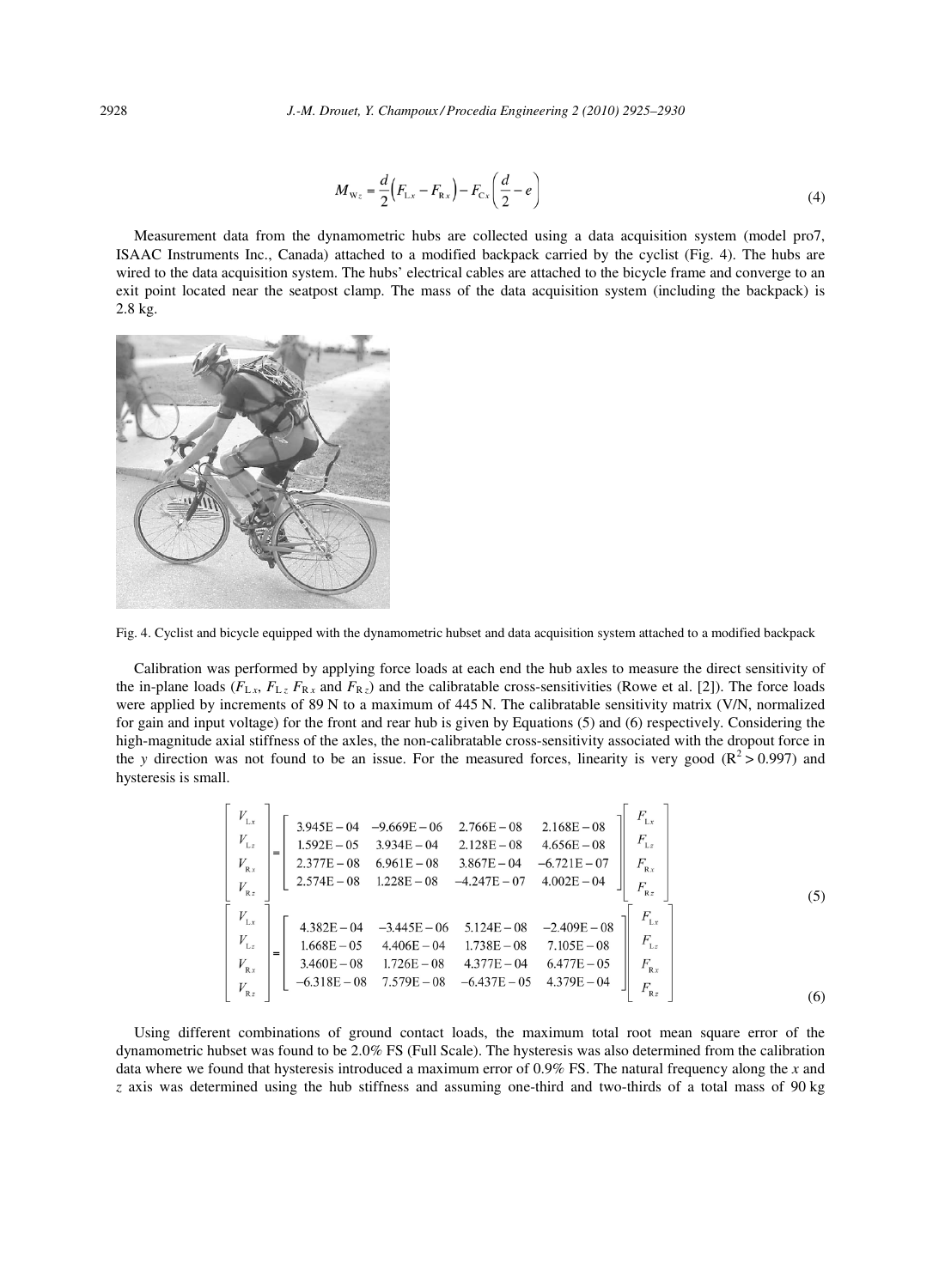(bicycle and cyclist) for the front and rear hubs, respectively. The natural frequencies for both directions were about 245 Hz for the front hub and 140 Hz for the rear hub.

#### **3. Results**

Different on-road measurement sessions were carried out, demonstrating the ability of the dynamometric hubset to provide relevant information. The test conditions consisted of a 75 kg cyclist and a bicycle equipped with the dynamometric hubset (with 32-spoke road rims and 23 mm section tyres inflated to 8 bars) and the instrumented force pedals used to measure the tension force in the chain. The total mass of the system was 90 kg and all the signals were recorded at a sampling rate of 1 kHz. Sample ground contact reaction loads for two segments of the data collected are shown: at the front hub during road impact while coasting (Fig. 5a) and at rear hub when climbing out of the saddle (Fig. 5b). In Fig. 5a, one can see that  $F_{W}$ <sub>x</sub> and  $F_{W}$ <sub>z</sub> reached -1100 N and 2600 N respectively (resultant force of about 2800 N) during the road impact occurring at 0.21 s. In Fig. 5b, the cyclic and alternate load patterns associated with an out of the saddle climbing effort are easily identifiable.



Fig. 5. Ground contact reaction loads measured (a) during road impact while coasting (front hub) and (b) when climbing out of the saddle (rear hub)

#### **4. Discussion**

One of the design requirements for the dynamometric hubs is that they be able to withstand the loads encountered in a variety of situations, including the most critical case: impacts caused by cracks or potholes in the road. As can be imagined, the severe consequences for the cyclist in the event of mechanical failure of the hubs during hard cornering and high-speed descent are such that this design criterion is an important safety issue. Finite elements analysis (FEA) was used to evaluate stress levels at the hubs.

Enforcing pinned-pinned boundary conditions by means of spherical bearings allowed us to correctly take into account the end support conditions of the axles otherwise imposed by local fork and frame stiffness. However, due